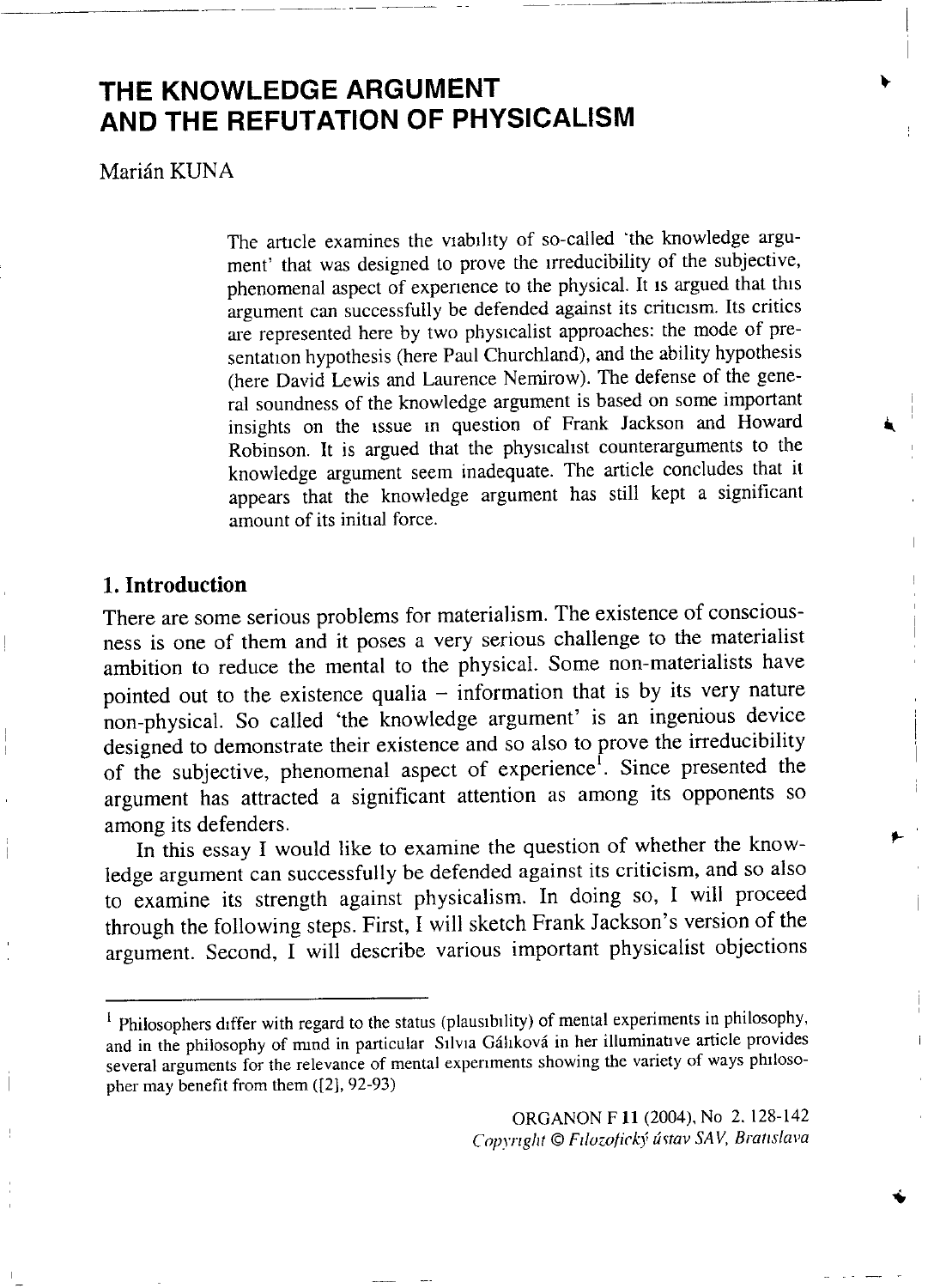Ŀ,

that were supposed to show that physicalism can accommodate the intuition from which the argument derives its appealing force. I have chosen two physicalist approaches, one that may be labelled as the mode of presentation hypothesis and represented here by Paul Churchland; the other goes under the heading of the ability hypothesis and was produced by David Lewis and Laurence Nemirow. Finally, I will defend the general soundness of the knowledge argument using some important insights on the issue in question of Frank Jackson and Howard Robinson. I will suggest that the physicalist counterarguments to the knowledge argument seem inadequate. 1 will conclude that it appears that the knowledge argument has still kept a significant amount of its initial force.

# **2. Mary before and Mary after - the Knowledge Argument for Qualia**

Frank Jackson's version of the knowledge argument was developed to demonstrate that physicalism is false, for, as he puts it, 'there are certain features of the bodily sensations ... which no amount of purely physical information includes' ( $[3]$ , 469). He uses the example of Mary - a scientist (a neurophysiologist) investigating the world from a black & white room exclusively via black & white TV set. She is a person who acquired *all* physical information about the world so that she knows what is physically going on in human beings when they see some particular colour. Jackson's crucial claim is that after her release from her black & white environment Mary learns something new and so additional. This enables him to conclude that if this is so then physicalism (that assumes that scientific picture captures *all* the possible information of the world) is false  $(3]$ , 471). His argument runs as follows:

- 1. Physicalism claims that all (correct) information is physical information.
- 2 . One (e.g. Mary) who have all the physical information can learn something more about the world.
- 3. There is some (correct) information that is non-physical.
- 4. All the physical information does not suffice to provide a complete picture of the world.
- 5. : . . Physicalism is false.

Now, it is clear that if this argument is valid and sound it may have a devastating effect on the physicalist ambition to account for all there is to know relying exclusively on a means made available by physical science and expressed in its vocabulary. Some physicalists being aware of this have spent a significant effort to show that there must be something wrong with the argument. Before I look more closely at some of them, in the next section, it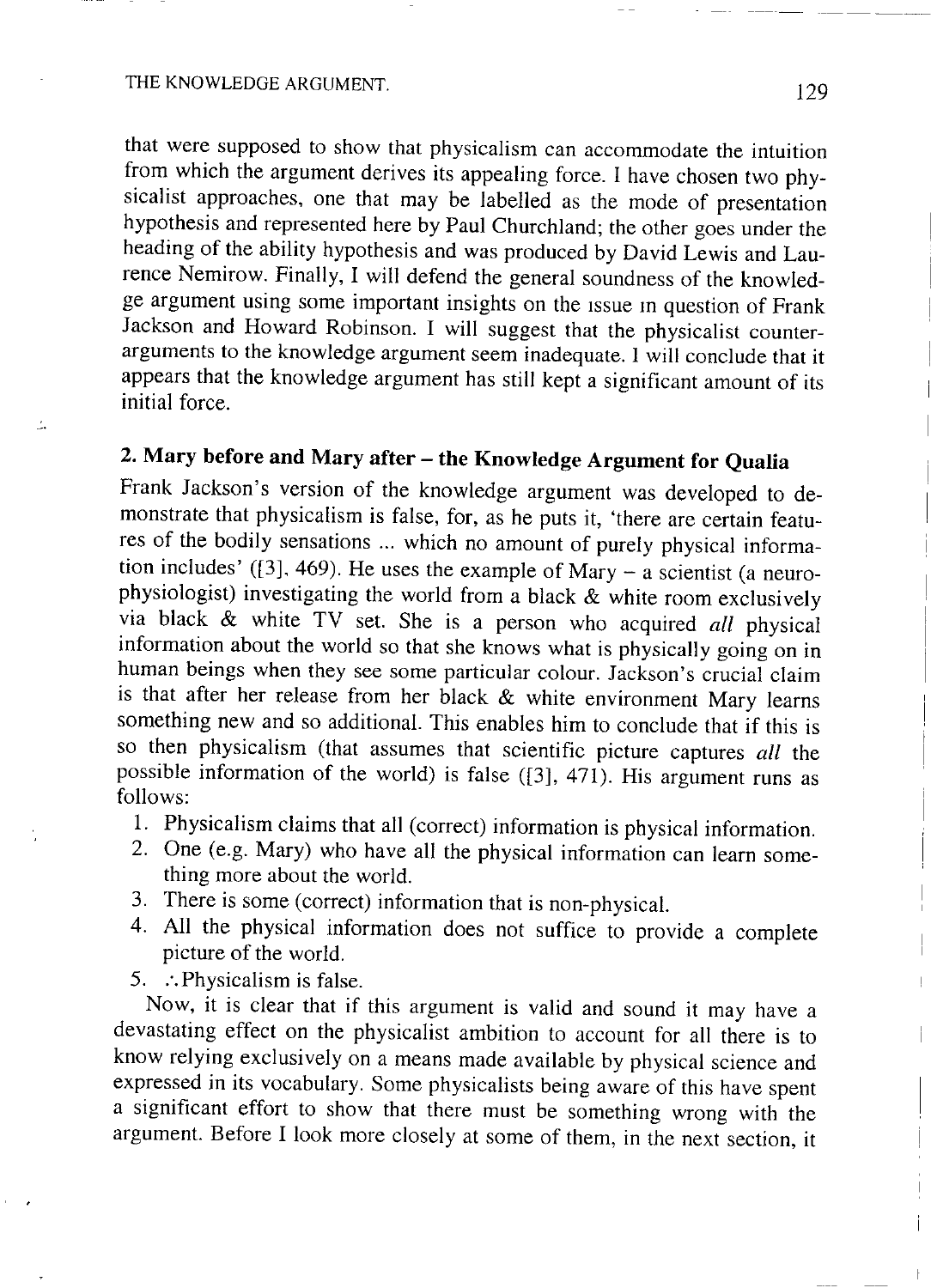is noteworthy, for instance, that Jackson's argument assumes (in his first premise) some particular definition of physicalism<sup>2</sup>. Moreover, as the discussion over the argument has proven premises of this argument can be read (and so disputed) in more than one way. Though there may be an impression that Jackson's critics have challenged the argument conclusively, I believe that after some clarification the opposite might be the case. That the latter is the case rather than the former I will try to demonstrate in what follows.

# **3. Some Physicalist Responses to the Knowledge Argument**

Various counterarguments have been produced against the knowledge argument. It is partly because it seems highly plausible to insist that every physicalist must deny that once someone has all the possible physical knowledge about the world there is anything more she can learn about it. However, this is not to say that they must deny that that person may learn (or acquire) *something* new. There are at least two physicalist approaches to this. Churchland represents here one of them claiming that this something that Mary learnt after she left her black and white room were not new facts but old facts presented in a new *way*. The other approach is developed by Lewis and Nemirow who claim that Mary gained some new know-how as an *ability* which is, however, different from acquiring knowledge of some new facts about the world.

Now, before I say anything substantive about the force of these physicalist challenges it is important to have a clear picture about what they amount to. First, I will go through the mode of presentation hypothesis, and after that I touch the ability hypothesis.

# **3.1 The Mode of Presentation Hypothesis (Churchland)**

Paul Churchland argues resolutely against the arguments that any materialistic neuroscience cannot *in principle* reduce qualitative features of our experience to objective explanatory framework of physical science  $(11, 8)$ . Before he deals with the knowledge argument directly he defends the very possibility of scientific intertheoretic reduction. In order to support his case he emphasizes the contingent character of any existing conceptual framework that is

<sup>&</sup>lt;sup>2</sup> It has to be noticed that Jackson is quite careful here as he realises difficulties in definitionphysicalism. His approach is to illuminate the issue in the course of the exposition of his own argument ([3], 469)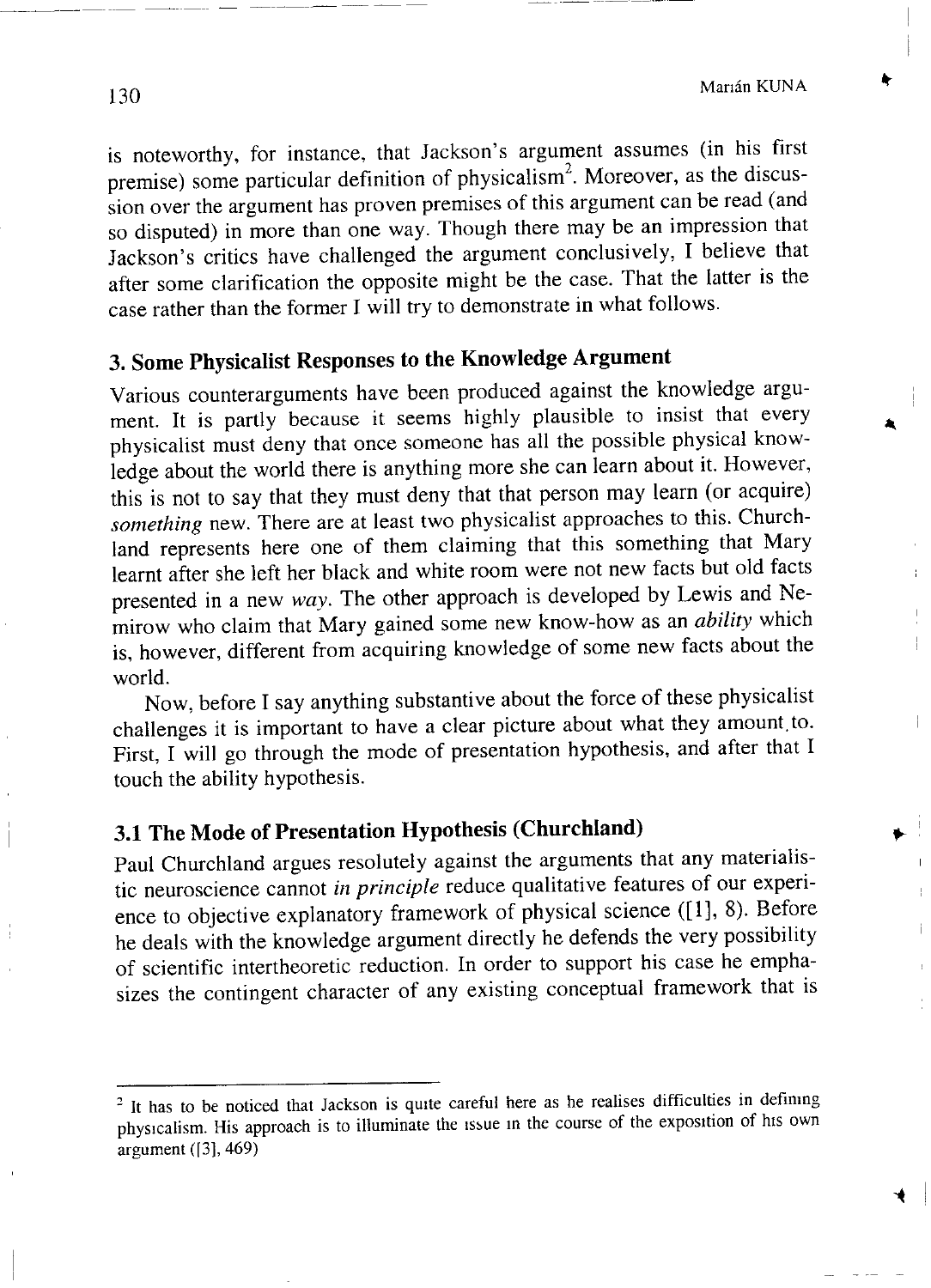#### THE KNOWLEDGE ARGUMENT 131

gradually being replaced by new and better frameworks<sup>3</sup> ([1], 14). Now, this is so, Churchland argues, we may "|c]onsider ... the possibility of learning to describe, conceive, and introspectively apprehend the teeming intricacies of our inner lives within the conceptual framework of matured neuroscience"  $(11, 16)$ . This is to suggest that problems with the reduction of mental states to neurophysiological states may be overcome.

Given these assumptions Churchland goes on to examine in detail Jackson's anti-reductionist example of Mary. His objections to the example proceed as follows. He first offers, what he calls, a "conveniently tightened" version of Jackson's argument that goes as follows:

- $(1)$  Mary knows everything there is to know about brain states and their properties.
- (2) It is not the case that Mary knows everything there is to know about sensations and their properties.

Therefore, by Leibniz's law,

 $\ddot{\mathbf{r}}$ 

j.

(3) Sensations and their properties  $\neq$  brain states and their properties.

Churchland argues that the argument suffers from the intensional fallacy, as Jackson's point seems to be that "knows *about*" is transparent and extensional context. However, for Churchland this is not the case. He lists two more 'shortcomings' of Jackson's argument.

1) "knows about", even if transparent in both premises, it is not *univocal* in both of them. However, it is argued unless they are univocal the validity of Jackson's argument is threatened. This is because 'knowledge' in the first premise (to master a set of propositions) is different from 'knowledge' in the second premise (to represent some property in some pre- or sublinguistic medium of representation) ( $[1]$ , 23). Now, if this is so, it is possible to argue that the difference between these two kinds of knowledge is to be seen in "the different *type* of knowledge each has *of exactly the same thing*" ([1], 24). This is to say that the very variety of modes how a thing may be known should not be confused with variety of things. Churchland concludes that once this ambiguity is removed from Jackson's argument it does not work against materialism anymore<sup>4</sup>.

<sup>&</sup>lt;sup>3</sup> Churchland provides examples in support of his use of the idea of theoretical and perceptual change pointing to the figures like astronomer, and wine taster whose discriminatory ability can be in principle improved immensely ([1], 14-5)

<sup>4</sup> Churchland explicitly accuses Jackson of an illegitimate use of this variety of modes of knowledge Moreover, he claims that even if Jackson's argument were sound it would prove *too much*, for it could be used against dualism as well ([1], 24)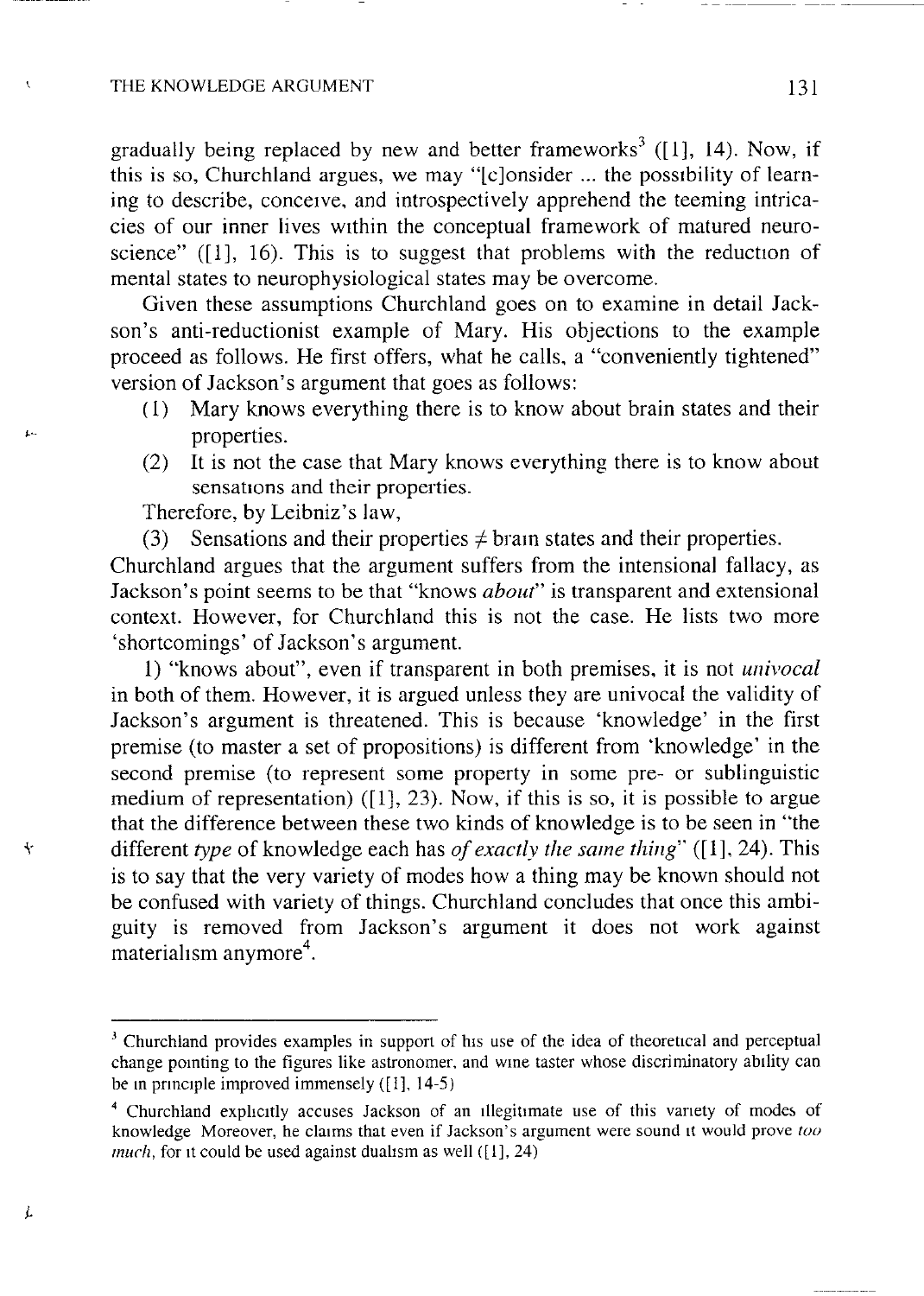132 Marián KUNA

2) Jackson's assumption that "even a utopian knowledge of neuroscience *must* leave Mary hopelessly in the dark of the subjective qualitative nature of sensations not-vet-enjoyed"  $([1], 25)$ . Churchland reads this as the claim about Mary's inability to imagine what the relevant experience would be like, and adds that any plausibility of such a claim is derived from Jackson's failure to consider adequately what to know *everything* there is to know as far as physical brain is concerned amounts to.

This expresses Churchland's optimism that some neuroscientific information can provide Mary with knowledge about the relevant qualia<sup>3</sup>. This is claim "[i]f Mary has the relevant neuroscientific concepts for the sensational states ... but she has never yet been *in* those states, she may well be able to imagine being in the relevant cortical state"  $([1], 26)$ . Churchland's discussion of the knowledge argument leads him eventually to conclude that Jackson *either* rules out this possibility in advance (which is, however, difficult to see how) *or* must accept that his argument fails.

### **3.2 The Ability Hypothesis (Lewis, Nemirow)**

Lewis and Nemirow employ a different strategy to eliminate the subversive nature of the knowledge argument. They try to demonstrate that it is possible to start from the sound core of the argument but arrive at conclusions that are compatible with materialism.

David Lewis acknowledges that having an experience is a very important, but denies that it is the only possible way to know what experience is like<sup> $6$ </sup>  $([5], 500)$ . Before he provides his own solution to the problem he analyses in detail what he calls the hypothesis of phenomenal information (HPI). It is important to figure out what this label is meant to represent as it is later on contraposed to Lewis's suggested solution  $-$  the ability hypothesis.

HPI postulates the existence of *phenomenal information*  $-$  one that is irreducible to physical information. Then, the only way to gain the former is to have experience. Lewis, being aware that if HPI is true then materialism is false, takes pains to show that it is possible that information about experience is not phenomenal information (phenomenal in the sense that we can be

 $<sup>5</sup>$  He places a significant hope into "the changes in our introspective apprehension of our internal</sup> states that could follow upon a wholesale revision in our conceptual framework for our internal states" ([1], 25)

<sup>&</sup>lt;sup>6</sup> The impossibility to transform science lessons into something we gain in experience is for Lewis not necessary but only a contingent truth ([5], 501)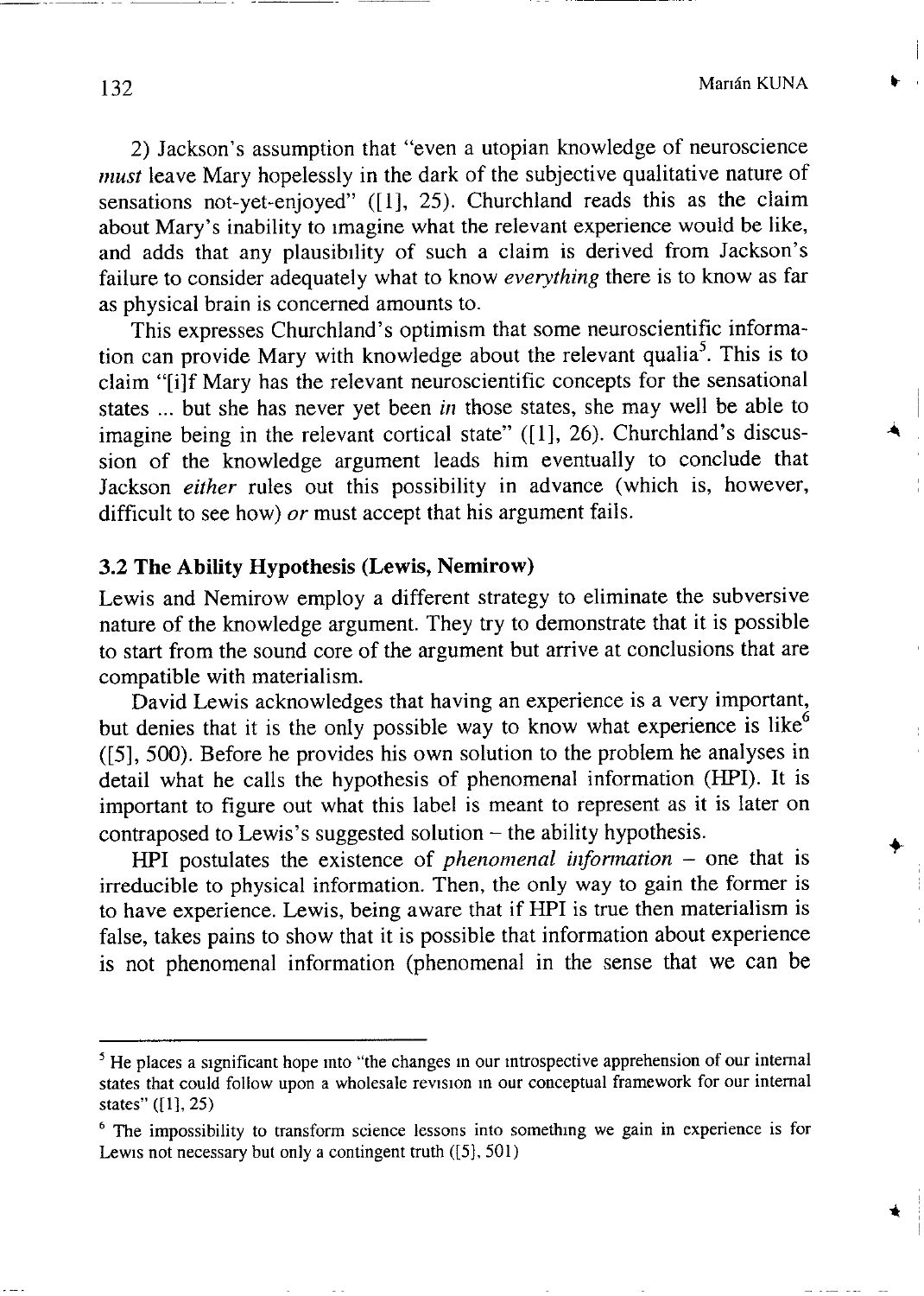#### THE KNOWLEDGE ARGUMENT. 133

4

ķ.

informed about it only by having new experience but not via lessons)' ([ 505, 507).

What is also worth noticing is Lewis' comment on Jackson's knowledge argument that it takes materialism as a necessary truth whereas materialists take their materialism, according to Lewis, only as a contingent truth and claims that "[o]ur minimal Materialism must be a *restricted* supervenience thesis: within a certain class of worlds, which includes our actual world, there is no difference without physical difference. Within that class, any two possibilities just alike physically are just alike *simpliciter*" ([5], 507-8). Lewis does not stick to the illusion that one can grant HPI and remain a materialist, and so by pointing to the alternative hypothesis he wants to preserve his physicalist commitment. If so, how?

He puts forward two claims: First, HPI is more peculiar and so less tempting hypothesis, and second, the ability hypothesis does justice to the intuition of indispensability of experience for knowing what is something like  $(5, 509)$ . The peculiar character of HPI is related to the fact that it opposes not only to materialism but also something different from materialism - for instance – to parapsychology<sup>8</sup>. This is to say that "lifl there is such a thing phenomenal information, it isn't just independent of physical information. It's independent of every sort of information that could be served up in lessons for the inexperienced. For it is supposed to eliminate possibilities that any amount of lessons leave open" ( $[5]$ , 511). Second peculiar aspect of HPI is according to Lewis the fact that it seems to be a priori impossible to propose any alternative to phenomenal information. Finally, another source of peculiarity of phenomenal information is related to its isolation from various other kinds of information  $(5, 512)$ .

The peculiar character of HPI leads, Lewis argues, not only materialists to the need of its rejection. He believes that materialists can do that via using the ability hypothesis (AH) ([5], 514). It asserts that one attending some new experience does not gain some new and subjective fact but rather she gains abilities  $-$  here abilities to remember and imagine along with an ability to recognize again the experience perceived previously. So the ability gained "is an ability to gain information if given other information. Nevertheless, the information gained is not phenomenal, and the ability to gain information is

 $<sup>7</sup>$  For Lewis it makes no difference if we substitute 'raw feels', feeling, qualia, intrinsic charact</sup> of experience etc. for 'experience', for the same problems reappears under these heading as well  $([5], 505-6)$ 

<sup>8</sup> Lewis puts emphasis on the fact that "[o]ur intuitive starting point wasn't just that *physics* lessons couldn't help. It was that *lessons* couldn't help" ([5], 511).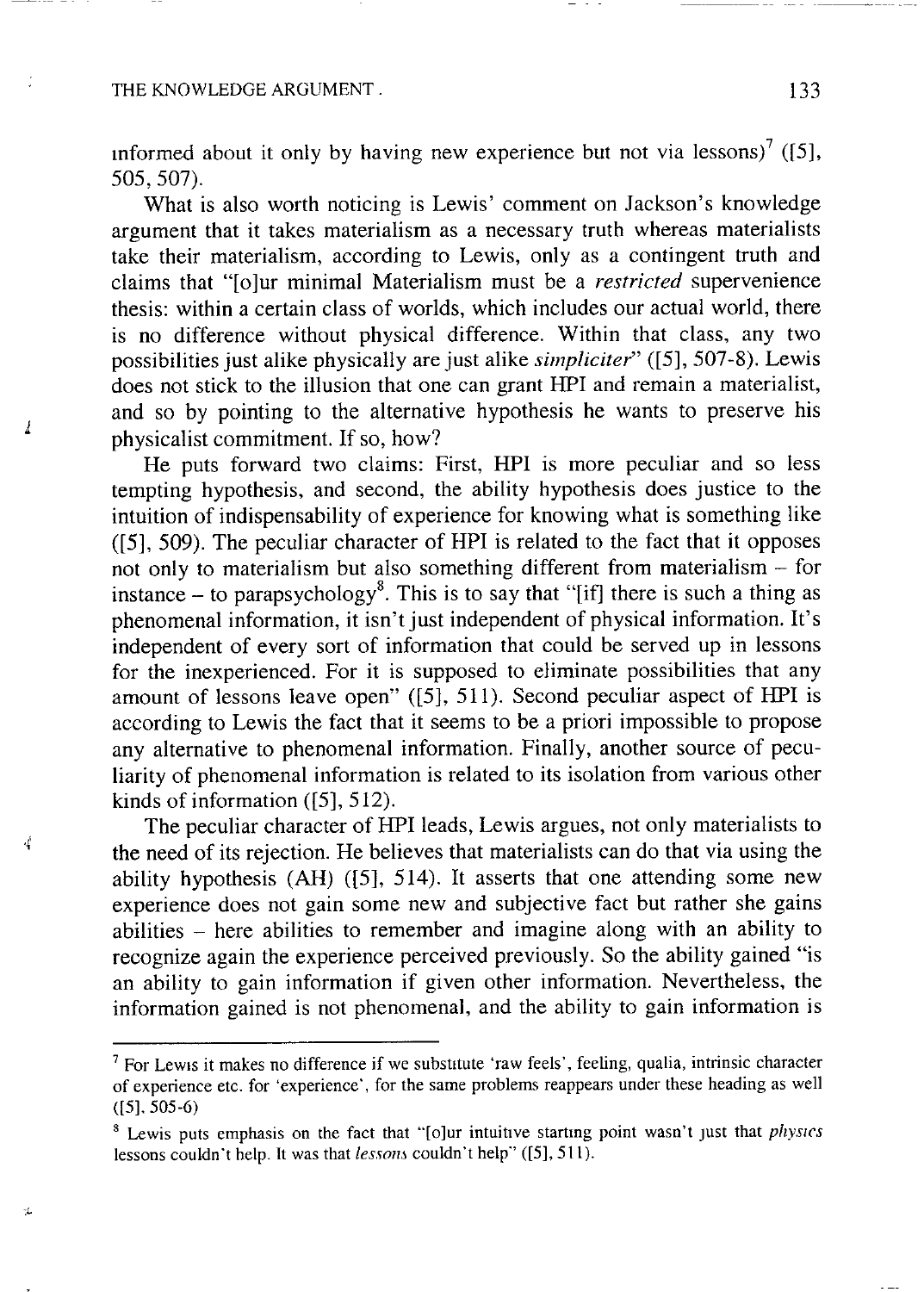$\bigstar$ 

not the same thing as information itself' ([5], 515). Another ability that is gained is "the ability to imagine related experiences that you never had" ([5], 516). Now, all these abilities one can gain *only* through experience. However, to gain them, for Lewis, is not to acquire some new information, or, in other words, it is *knowing-*how rather than *knowing-that.* After saying this, Lewis does not find surprising at all the lessons cannot convey what experience can as whereas the former concerns information the latter concerns abilities and "[k]nowing-that does not automatically provide know-how"" ([5], 516

Lewis claims that the two hypotheses (HPI and AH) and mutually exclusive and HPI is no more than an illusion, one that stands in need of explaining. His explanation runs as follows: Our usage of the word (knowledge) is ambiguous, for there are two senses associated to it, namely: one in the sense of knowing-that and the other in the sense of knowing-how. Moreover, ability and information is usually gained at the same and pure cases of either are rather exceptions. This explains our confusion when a new ability is mistakenly taken as gaining a new piece of information. However, Lewis is aware of the fact that defenders of phenomenal information will not deny that experience is  $also$  a means of gaining the abilities he has identified. But the point of disagreement is where they argue that "it is because we gain phenomenal information that we gain abilities"  $(5, 517)$ . The fundamental point of difference between the defender of AH and the one of HPI is then that whereas the former claims that in experience we acquire special phenomenal facts the latter denies it.

Another advocate of AH is Lawrence Nemirow. On the one hand he claims that Jackson is *right* to object to Feigl's picture of the cognitive role of acquaintance, but he is making *wrong* conclusion from this fact on the other Jackson's conclusion is based, according to Nemirow, on three philosophical errors, namely: first, the treatment of an ability as a propositional knowledge; second, the confusion of logic and grammar; finally, the mischaracterization of imagining<sup>11</sup>.

Nemirow's way to challenge the knowledge argument is to attack its inferential validity. This is to reject that it is correct to infer from the premise

 $9$  Lewis does not deny, however, the contribution of information to know-how, his only point is that it usually does not contribute sufficiently ([5], 516)

 $10$  Herbert Feigl a physicalist for whom the physicalist framework is essentially objective and can account for the problem of the subjective aspect of experience by denying its plausibility ([6], 491)

 $<sup>11</sup>$  Nemirow claims that this is done by "equating the act of imagining the experience of a quality</sup> with the act of intellectually apprehending the quality itself" ([6], 492)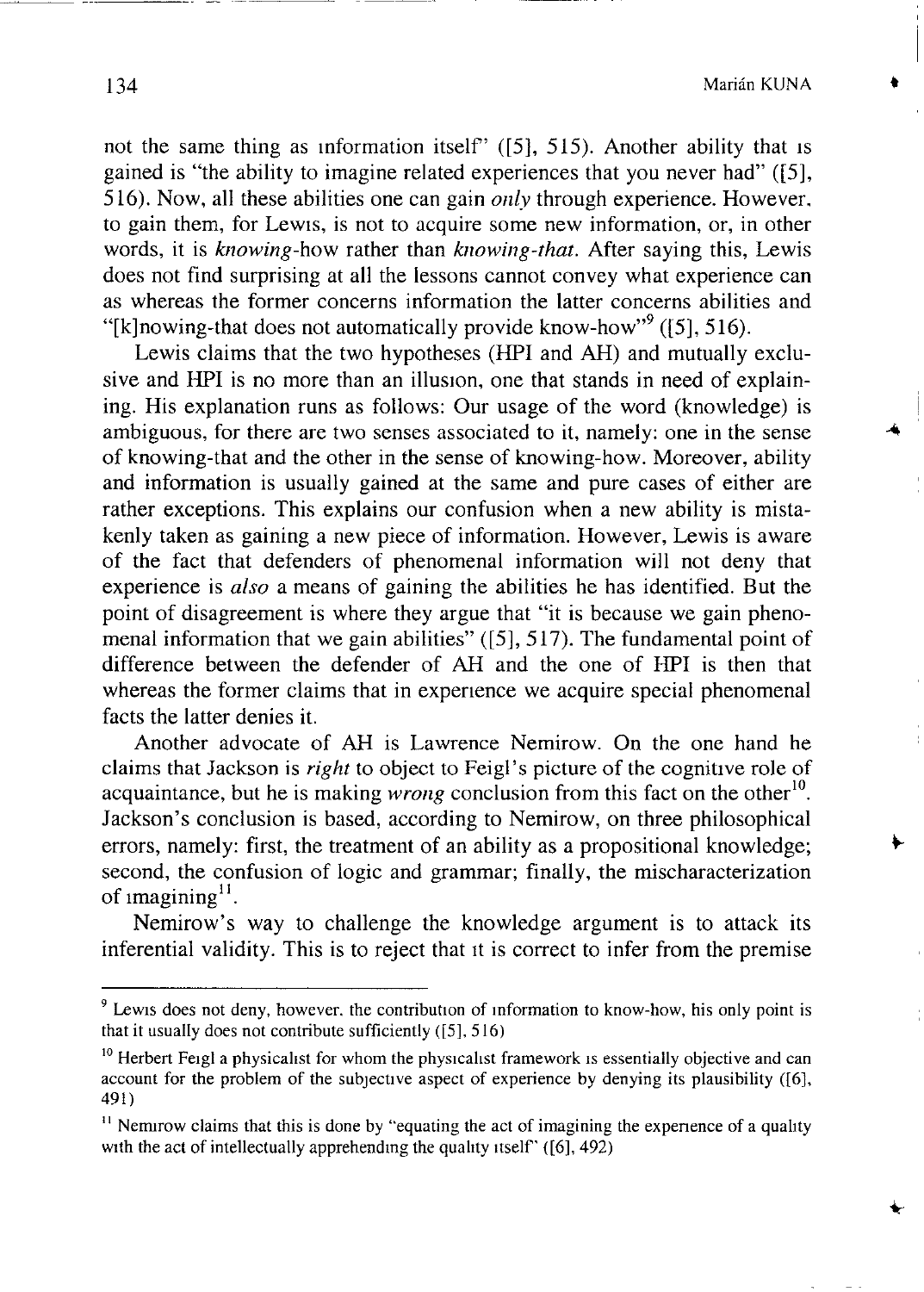#### THE KNOWLEDGE ARGUMENT 135

 $t_{\rm s}$ 

Ş

that physical theorizing cannot fully capture 'what it's like' the conclusion that there is a special sort of knowledge about the world. In doing so it is omitted that "the vocabulary of knowledge also applies to abilities" ([6], 492). Nemirow argues for the equation between knowing what's like and knowing how to imagine as a way to refute the knowledge argument. His argument goes as follows:

- 1. The knowledge argument assumes that science cannot convey what's like to see colour.
- 2. Science does not seek to instil imaginative abilities.
- 3. :The knowledge argument is *wrong* in concluding that physic science cannot describe certain information about seeing red.

This is to say that proponents of the knowledge argument are mistaken in treating 'knowing what's like' as propositional knowledge rather than an ability. This assumption makes their argument invalid and the second proposition of Nemirow's own argument is to be a remedy for their mistake  $([6]$ , 493). He further supports his case by pointing to the explanatory power of the ability equation<sup>12</sup>. Nemirow claims that knowing 'what it's like' is a linguis cally inexpressible ability (e.g. to see a colour) that may be, however, communicated (e.g. colour can be visualized) provided that the following three mental actions are performed ([6], 493):

- 1. Direct visualizing the colour itself.
- 2. Remembering a visual experience of colour.
- 3. Visualizing or remembering similar colours and interpolating.

Those unable to perform these mental operations (the uninitiated) cannot be told 'what it's like' to see a colour, and this account is to be taken as applying to any case where knowing 'what it's like' is involved  $([6], 494)$ . Nemirow then uses his ability equation to move to his ability analysis. It is argued that one's ability to visualize a colour (e.g. green) is to be taken as interchangeable with her knowledge of the experience of seeing what that colour (e.g. green) is like.

This is not the whole story, however, as Nemirow understands that he has to explain why the idea that 'what it's like' is irreducibly non-physical information about experience is intuitively so appealing. He proposes the following two points:

 $12$  This equation, according to Nemirow, explains why the vocabulary of knowledge is appropriate when 'what it's like' is at stake, why we need to attribute subjectivity to the experience, and why knowing 'what it's like' is linguistically inexpressible ([6], 493)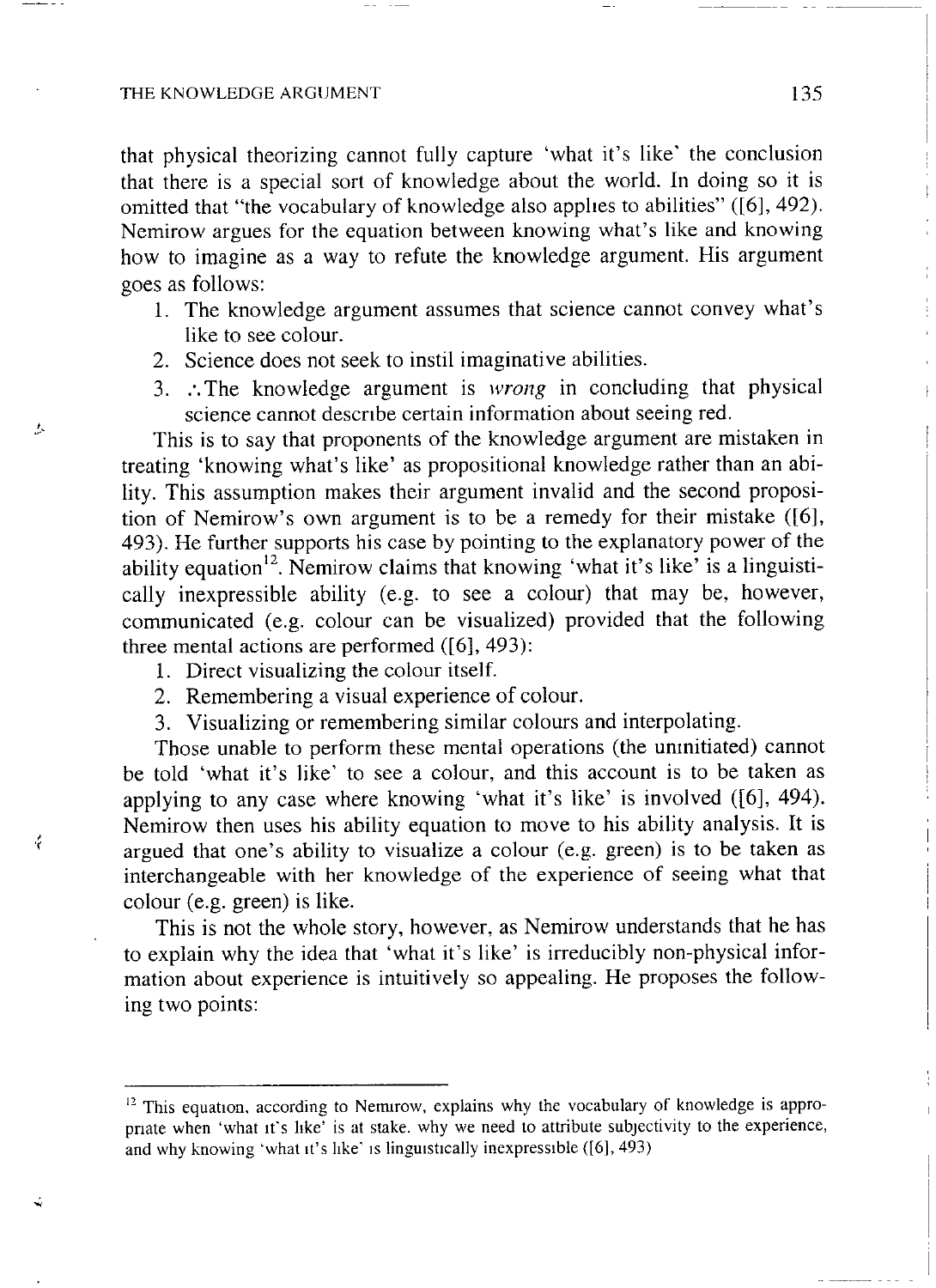- 1 "Knowing what an experience is like is the same as knowing how to imagine having the experience.
- 2. It is intuitively appealing, albeit incorrect, to analyze the act of imagining an expenence of an instance of a certain universal as the intellectual apprehension of the universal itself' ([6], 495).

Whereas 1, is Nemirow's ability equation, 2, is a dismissal of the idea (illusion) that "imagination grants direct access to universals" ( $[6]$ , 495). Imagining is functionally useful and that explains why we are tempted by the aforementioned idea. The two propositions  $(1, 2)$  then enable him to conclude that knowing 'what it's like  $\cdot$  "is an ability that is appealingly analyzed as the ability to apprehend a universal"  $(16)$ , 496). For Nemirow the equation of knowledge of what an experience is like with the ability to imagine is the way to pay due attention to the cognitive significance of acquaintance ( $[6]$ , 498).

To sum up: I examined in this section two possible ways of replying the challenge posed by Jackson's knowledge argument. Both deny that as far as one has all the possible physical knowledge of the world there is any important information about it left out. Whereas the first approach, that of Churchland, suggests that what may be gained in experience is not any new knowledge but only an access to the old information in some new way, the second approach, elaborated by Lewis and Nemirow, stresses that although something new is gained in experience it is not a new piece of information but rather some new abilities.

Now. I believe it is fundamental to consider what can be and what has been already responded to this criticism by proponents of the knowledge argument such as Frank Jackson and Howard Robinson. To this issue I now turn.

### **4. Is the Physicalist Response Compelling?**

"I grant that I have no *proof* that Mary acquires on her release, as well as abilities, factual knowledge about the experiences of others... My claim is that the knowledge argument is a valid argument from highly plausible, though admittedly not demonstrable, premises to the conclusion that physicalism is false"<br>Frank Jackson (141, 295) Frank Jackson ([4], 295)

The success of the knowledge argument against its main rival – the physicalist account of mind depends heavily on the ability of its defenders to formulate convincing responses to physicalist objections. So, what is on the agenda?

Defenders of the knowledge argument must show not only that those physicalist objections do not apply to the argument, but they also have to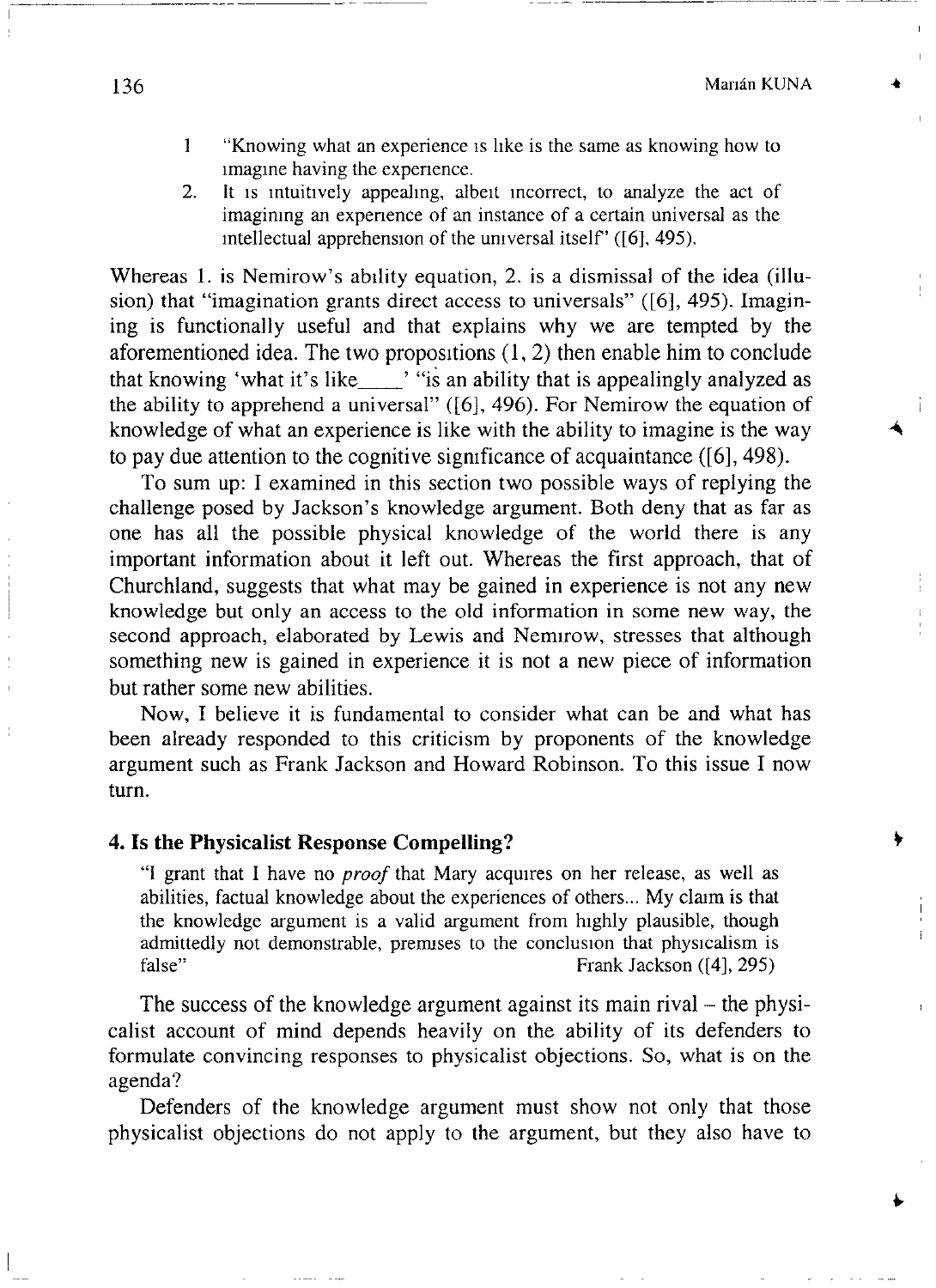$\mathcal{L}$ 

ţ,

demonstrate that the argument does help in establishing the conclusion that physicalism is false<sup>15</sup>. So, they have to show tha

- i. it does not misrepresent physicalism,
- ii. experience provides us with something more that a new mode of presentation of the old facts.
- iii. what is crucial about experience is not that it provides us with some new abilities.

I will touch each of these three important issues in what follows.

## **4.1 The Nature of Physicalism Revisited**

The question of how physicalism is to be understood as well as what sort of truth it is supposed to be has proven as a fundamental one. The point is related to the first premise of the Jackson's argument where it is stated that Mary has all the physical information there is to know about the world and she can still learn something more about it when released from her black & white environment. It is important to be clear about what it means to 'know all the physical information there is to know'. We have seen Jackson's cautiousness in using this controversial label. We have also seen Churchland's accusation that the knowledge argument's adherents do not take seriously enough the promise of some significantly improved conceptual framework of matured neuroscience as far as our mental states are concerned.

Fortunately, we have at our disposal Jackson's view on the question how complete is the complete physical knowledge of Mary. He says her physical knowledge is physical in a wide sense of the word and it "includes everything in *completed* physics, chemistry, and neurophysiology, and all there is to know about the causal and relational facts consequent upon all this, including of course functional roles" ( $[4]$ , 291). This seems to challenge strongly Churchland's hope in some better, future and completed science. For Jackson's point is not only that *current* science faces an immense difficulty in capturing the subjective aspect of experience, rather his claim is that *any*, however improved, physical science fails to account for this aspect<sup>14</sup>. The

<sup>&</sup>lt;sup>13</sup> This is an obviously a more moderate claim than to suggest that the argument itself is to lead to this conclusion, for as Howard Robinson rightly asserts "the knowledge argument itself is not a complete refutation of physicalism . [but it shows] that a reductive physicalist is forced to adopt a hard-line behaviouristic view of experience" ([7], 182) He holds that that in order to complete the argument an independent refutation of behaviourism is required with no appeal to this argument ([7], 182).

<sup>14</sup> Jackson reiterates that physicalism does not claim that our world is *largely* but that it is *entirely* physical ([4], 291)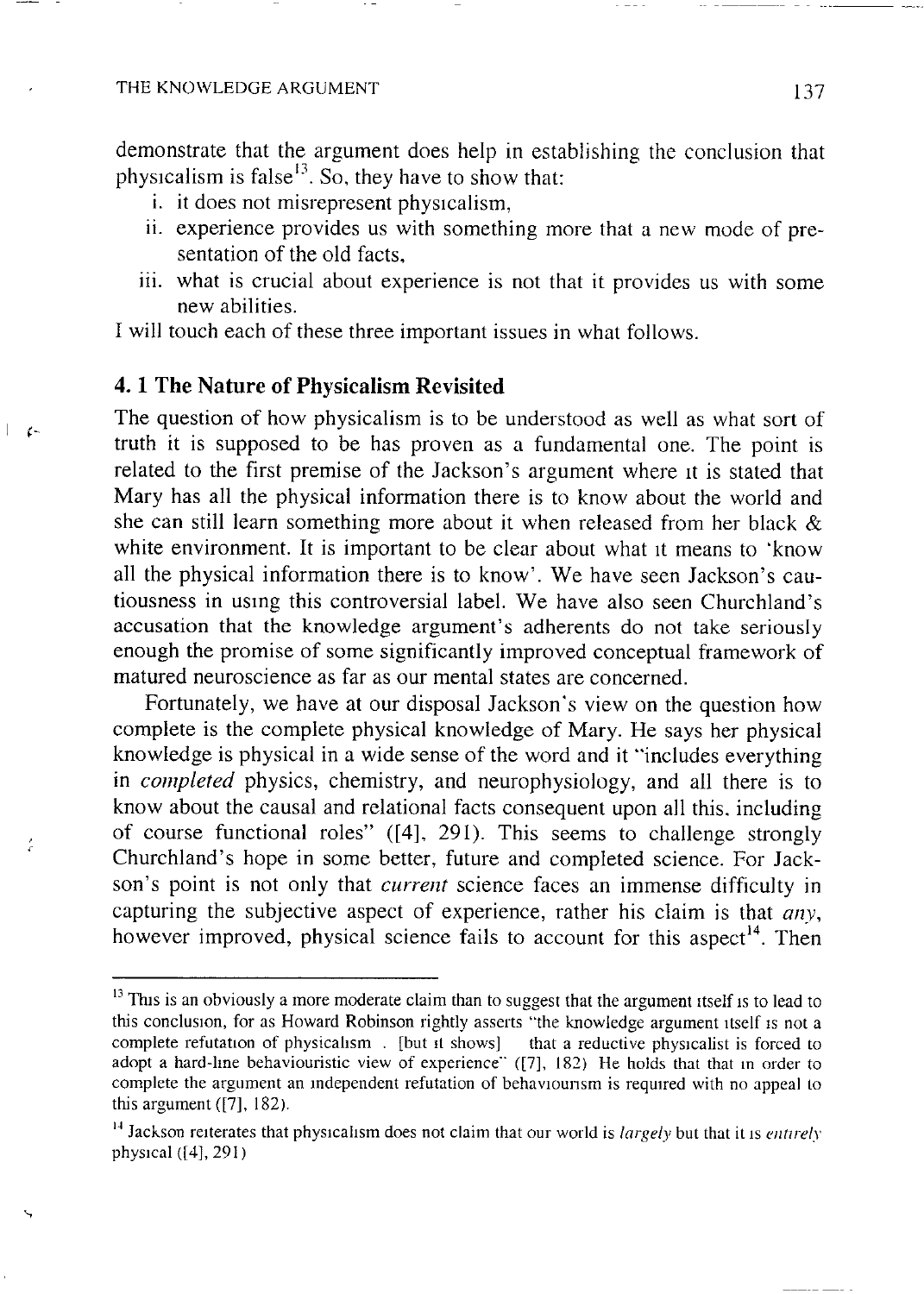again, if physicalism were right Mary could not learn anything new there is to know. Moreover, as this is highly counterintuitive it is plausible to claim that physicalism appears false.

## **4.2 The Inadequacy of the New Mode of Presentation Hypothesis**

That experience contributes to our knowledge of the world in something that is more than the presentation of the old facts in some new way is another important task for non-physicalist. Churchland's argument is their natural target as he tries to prove the opposite. Now, let me touch here Jackson's clarifications of his position against the charges mounted against it by Churchland. First, Jackson argues that Churchland misunderstands the argument when he reads it as Mary's inability to *imagine* what it's like to see a colour. Jackson's point is not about her power of imagination, but her inability to *know* that. This inability counts against the truth of physicalism. Second, the nature and not intensionality of Mary's knowledge is not what is at stake. Jackson's emphasizes that proper following all the logical rules would not save her from lacking the information she acquires in experience. Finally, Mary's information deficit about the experiences of others is more disquieting point than it is the lack of her own experience. After she is released she realizes "how impoverished her conception of the mental life of *others* has been *all along*" ([4], 292).

Moreover, Jackson replies Churchland's three objections<sup>13</sup>

1. Though he accepts that the Churchland's version of the argument involves a dubious use of the Leibniz law (see 3.1), he strongly refuses to subscribe to it and points to its inaccuracy. Jackson offers the following formulation of the argument:

- " $(1)$ "Mary (before her release) knows everything physical there is to know about other people.
- (2)' Mary (before her release) does not know everything physical there is to know about other people (because she *learns* something about them on her release).

Therefore,

(3)' There are truths about other people (and herself) which escape the physicalist story" ([4], 293).

<sup>&</sup>lt;sup>15</sup> I talk here only about the reply to the first two objections as the last one is relevant for the subsequent section.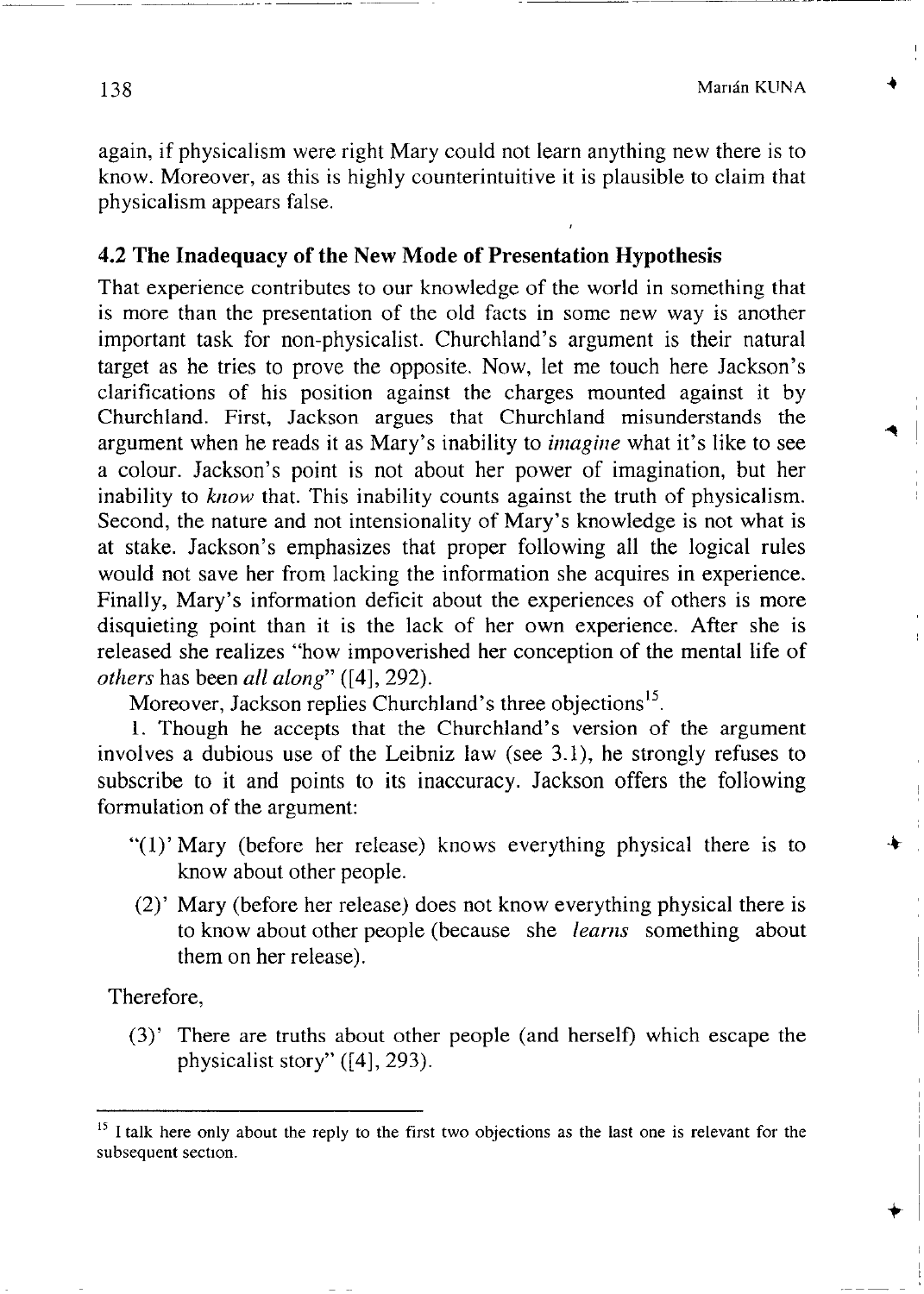### THE KNOWLEDGE ARGUMENT 139

 $\overline{1}$ 

This reformulation shows that before her release she knows everything physical there is to know and after release she *learns* something more. If this is so, to know everything physical is *not* to know everything there is to know. So what matters here, according to Jackson, is not the mode in which knowledge is presented but it is its very content ([4], 293).

2 . Jackson also dismisses Churchland's second objection that there must be something wrong with the argument as it proves too much, namely it can be used effectively against dualism as well. Jackson does not see his own argument flawed, for the premise of the knowledge argument expresses physicalist conviction that it is possible to have everything there is to know before Mary's release, which if attributed analogously to dualism is implausible ([4], 295).

### **4.3 The Inadequacy of the Ability Hypothesis**

Can there be said anything to the moderate claim that though experience gives us some new knowledge the point of anything what is really new in it is some ability? There are, I believe, two ways, of dealing with the ability hypothesis. As we have seen before, this position seems to be relatively close to the knowledge argument as it acknowledges that m experience some *new knowledge* is acquired. The point of difference is that whereas the adherents of AH stick to the view that the crucial part of this knowledge is just know*how* (some imaginative ability) the defenders of the knowledge arguments believe that what is crucial for Mary after her release are not new abilities but some knowledge-*that* (factual knowledge) she was previously deprived of The first possibility is to attend to detail of the hypothesis and try to show that it can be resisted. The second approach is to reject it altogether as irrelevant. Whereas the latter is done by Jackson, the former is one pursued by Howard Robinson''.

Now, Jackson's simple reply to the ability hypothesis objection to the knowledge argument is to point to the implausibility of the suggestion that *all* Mary acquire after her release are some abilities [4],

Robinson's discussion of the objections is much more detailed than that of Jackson. He approaches the problem, first, via demonstrating the validity of

 $16$  This is exactly Jackson's point ([4], 294).

 $17$  Howard Robison presents his own example of a deaf scientist that can, however, for the purpose of this paper be seen as interchangeable with Mary - a scientist deprived of her chromatic visual experience ([7], 1993)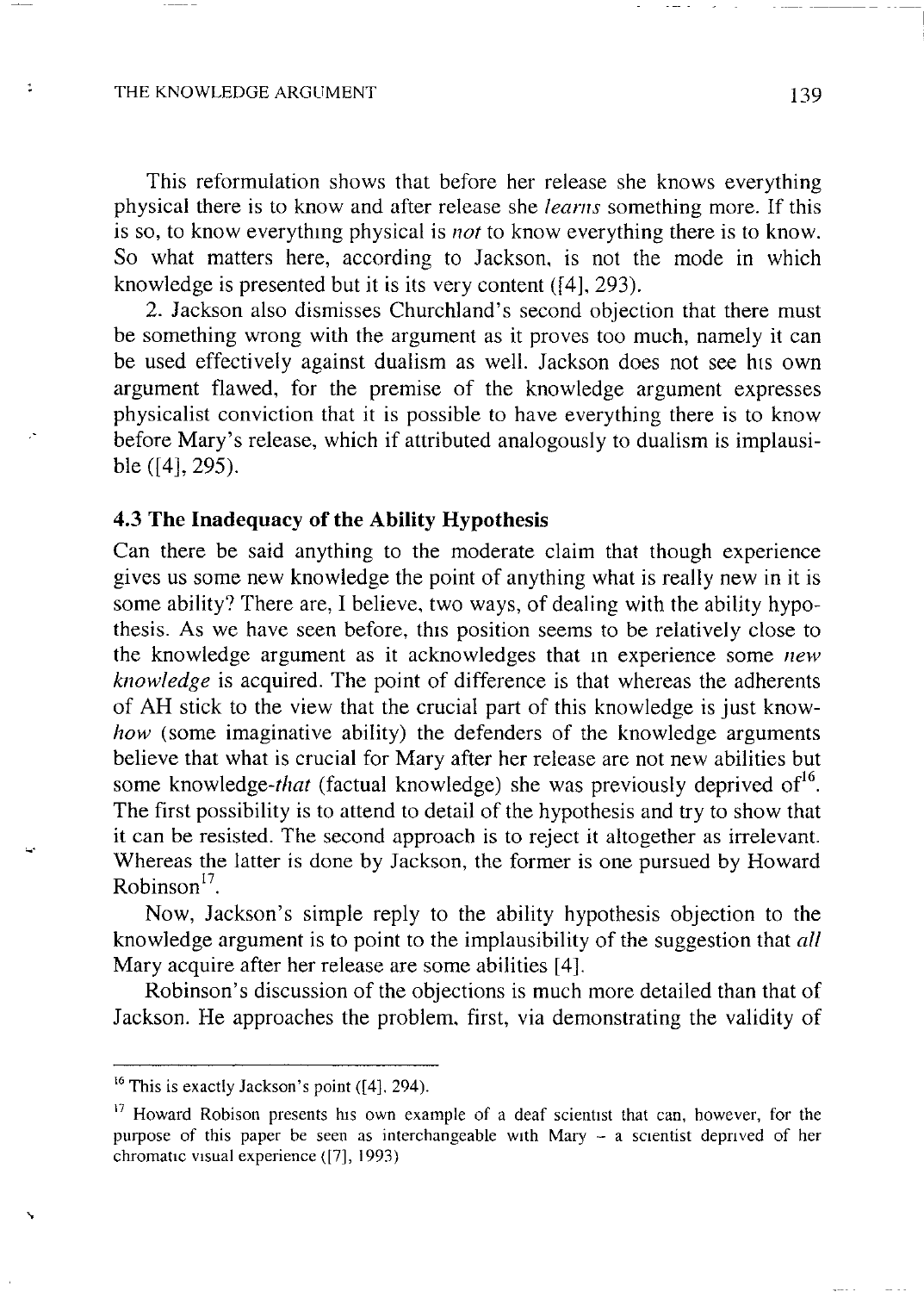140 Marián KUNA

the argument  $(7)$ , 160-2). After doing this he goes on to examine its soundness. He concentrates on the second premise of his formalized argument that states that "2. Unlike those who can hear, *DS* [a deaf scientist] does not know the phenomenal nature of sound"  $(7)$ , 160). For this premise is one every physicalist must reject. But he or she must accept that *DS* lacks some knowledge and at the same time to reject that this something is an *object* of knowledge, and rather to claim that s/he lacked a *mode* of knowing ([7], 164). Now the ability hypothesis is one possible development of this. Robinson accepts that in this way "the argument is neutered" but something important is lost as the driving force of the argument was that having an experience is an opportunity to learn something about how things empirically are and cannot be reduced to the knowledge *how*. This is, for Robinson, just a form of behaviourism  $(7)$ , 164). He also claims that physicalist somehow cannot avoid talking about  $DS$ 's information deficit in terms of the ability hypothesis  $(17)$ ,  $172$ ). Then, Lewis' argument, for instance, is just a functionalist improvement on behaviourism, which is, however, functionalism that is

"still a very behaviouristic theory, because the psychological value of a functional state consists entirely in its potential for modifying behaviour, even if only indirectly, through other functional states. This is not importantly different from allowing that a disposition is modified by the presence of another disposition ([7], 173).

However, as Robinson emphasizes, that behaviouristic theories of mind can be seriously challenged (ibid.). One such an approach, namely Robinson's own, is to say that "behaviouristic approaches are viciously third-personal; ... they present a third personal perspective on something that is essentially first-personal, namely, the viewpoint of conscious subject" ([7], 174). This enables him to conclude later on that any physicalist account of the issue in question is either reductive or behaviouristic. However, since both fail the physicalist cannot refute successfully the aforementioned second premise of the argument ([7], 181-2).

In overview: in this section I have touched the question of viability of the physicalist response to the knowledge argument. I identified and examined three important issues the defenders of the argument have taken seriously, namely, first, the nature of physicalism; second, the mode of presentation hypothesis; and finally, the ability hypothesis. I have used the arguments of Frank Jackson and Howard Robinson in order to claim that the advocates of the knowledge argument do not misrepresent the nature of physicalism, and they have resources successfully to respond to the both aforementioned hypotheses. First, it was reiterated that the critique of physicalism is not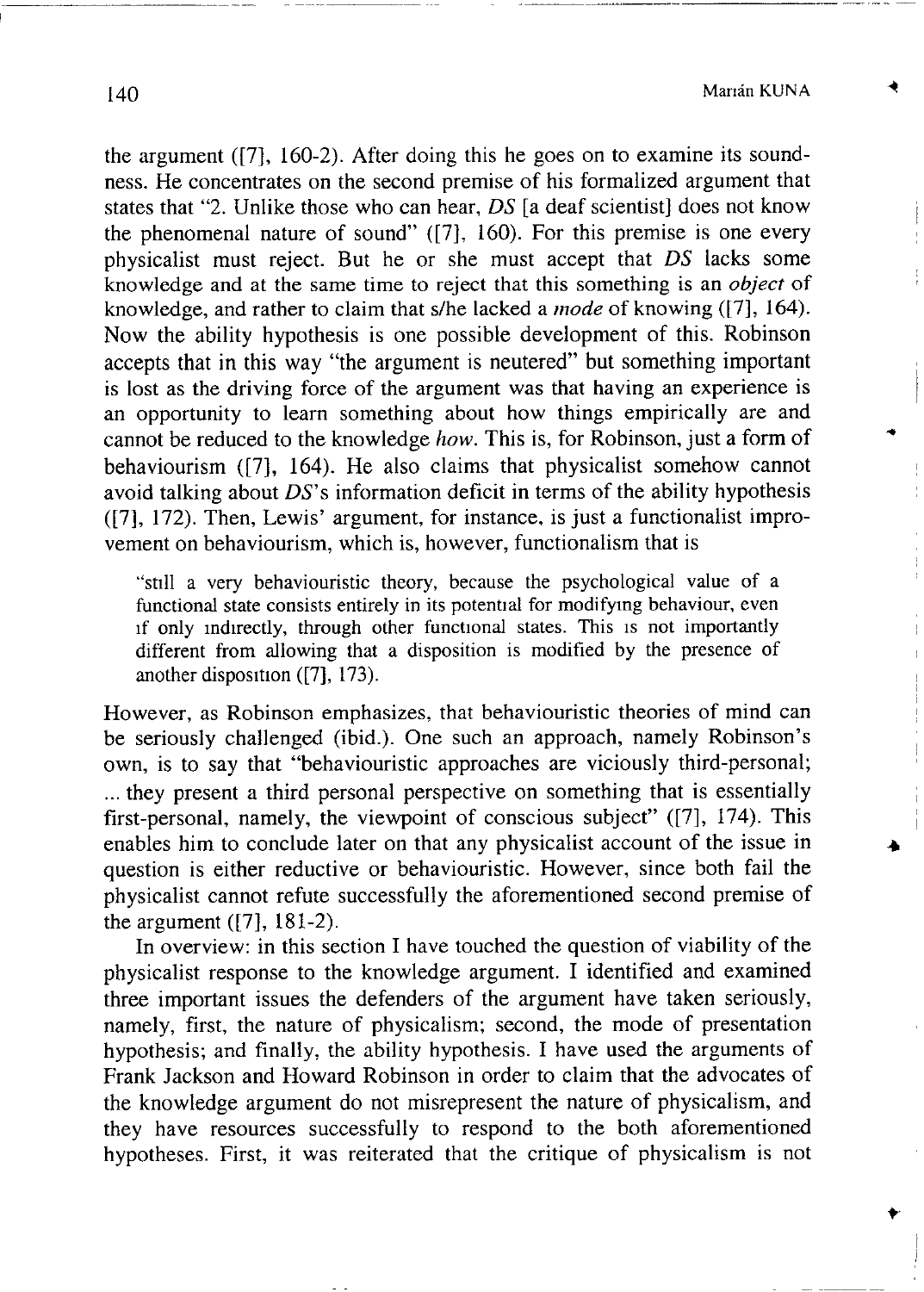Ą

 $\mathbf{r}_2$ 

Ÿ,

directed only against current physical science, but it will apply to any possible future science. Second, it has been argued that even though Mary has all the physical knowledge there is to know, she still *learns* something after her release that does escape to the physicalist picture. This something cannot be reduced to mere a mode of presentation, for it is its content that is crucial for the respective experience. Finally, whereas Jackson dismisses the ability hypothesis as implausible Robinson uses his own example of a deaf scientist  $\mu$ ypothesis as implausible Robinson uses his own example of a deaf scientisty to demonstrate, first, the validity of the knowledge argument, and second, the  $\frac{1}{2}$ soundness of its premises. The latter further argues that some formulations of the ability hypothesis are nothing more than a functionalist improvement on behaviourism, and so what is more it shares the very shortcomings of behaviourism. An important one is the fact that it applies third-personal perspective to something essentially first-personal. It seems that these arguments tive to something essentially first-personal. It seems that these arguments have significantly deprived the physicalist theses of their initial plausibility against the knowledge argument.

## **5. Conclusion**

I started this essay suggesting that consciousness is a serious problem for the reductive ambition of materialism. The knowledge argument that helps to make the case for the existence of qualia was examined here as from the perspective of its critics so from the one of its defenders. In my examination of this argument I went through the following steps. First, I sketched Jackson's version of it. Second, I described various important physicalist objections that were supposed to show that physicalism can accommodate the intuition from which the argument derives its appealing force. I dealt with two physicalist approaches, namely, the mode of presentation hypothesis by Churchland; and the ability hypothesis by Lewis and Nemirow. Both approaches denied that as far as one has all the possible physical knowledge about the world there is any important information about it left. Churchland maintained that what may be gained in experience is not any new knowledge but only an access to the old information in some new way. Lewis and Nemirow developed a thesis according to which in spite of the fact that something new is gained in experience it is not a new piece of information but rather some new abilities. Finally, I engaged in a defence of the knowledge argument via the examination of the viability of the physicalist response to it. I scrutinized three issues, namely, first, the nature of physicalism; second, the mode of presentation hypothesis; and finally, the ability hypothesis. Jackson's and Robinson's arguments were used the knowledge argument does not suffer from misrepresenting physicalism, and the both aforemen- $\ddot{\phantom{a}}$  not suffer from misrepresenting physicalism, and the both aforementing physicalism, and the both aforementing  $\ddot{\phantom{a}}$